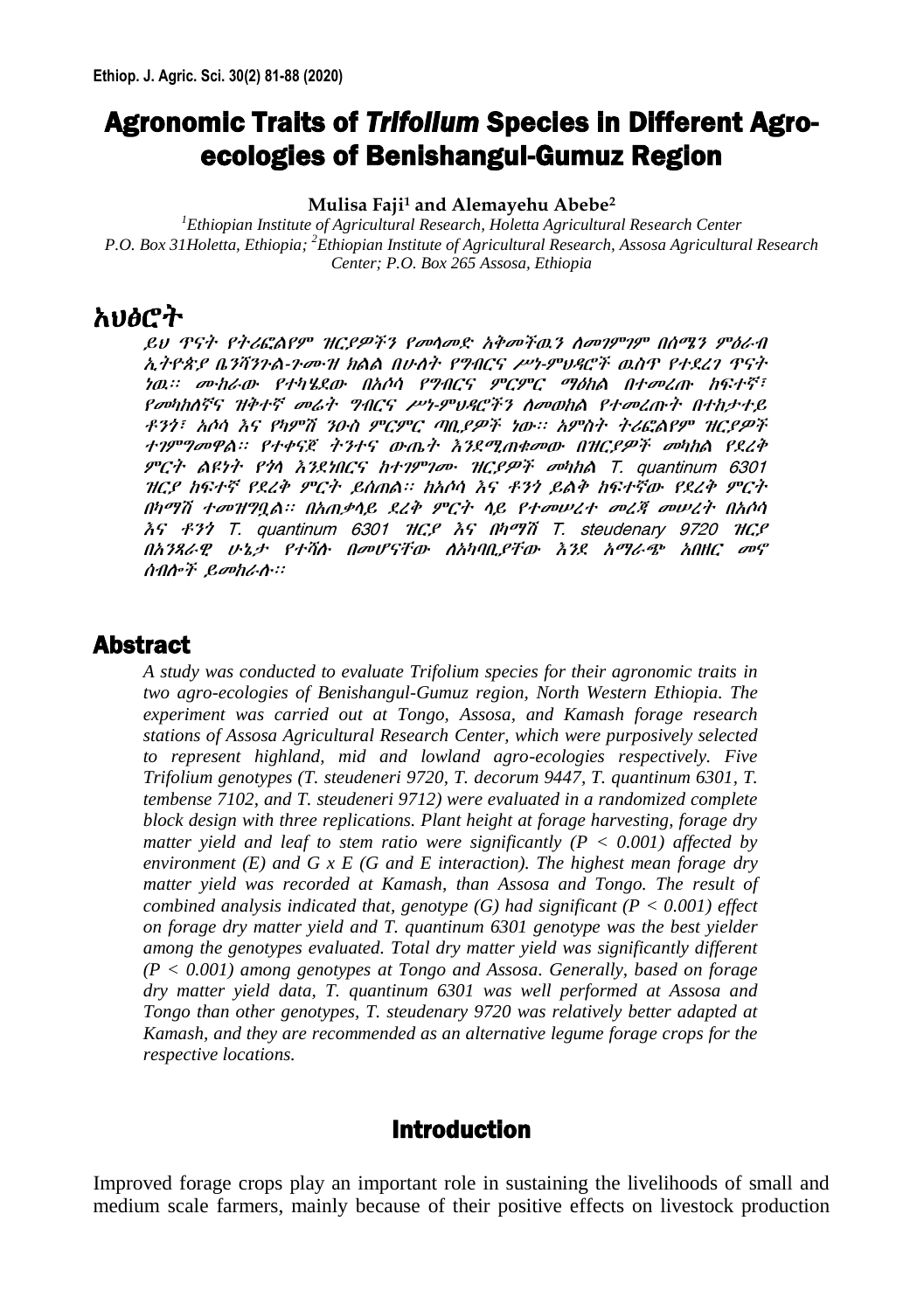and contribution to economic and environmental sustainability. On the other hand, some natural pasture components grow fast and accumulate high proportion of fiber that reduces their intake and digestibility, which reduces their usefulness for livestock nutrition (Alemayehu, 2002). Indeed in Benishangul-Gumuz regional state (BGRS) finding adequate feed in dry season is a challenge that smallholder farmers are facing in the region due to the tall nature of the *Hypernia* species which dominate these grasslands. The quality of grasses generally declines as plants mature and become more fibrous with low crude protein, resulting in accumulation of poor quality biomass, which is slowly digestible and low in nutrients. This biomass is usually consumed by wild fire in dry season. This results in low productivity, long calving intervals, susceptibility to diseases and high livestock mortality. Alemayehu *et al*. (2017) indicated the possibility for conserving the available green feeds in rainy season as silage, but the protein content of the ensiled material was below the physiological requirement of animals. Thus, leguminous forages like *Trifolium* could be an important source of protein supplement to fill the gap in such livestock production systems.

There are 240 to 300 clover species of the genus *Trifolium* species are ubiquitous in natural grasslands in cooler climates (Allen and Allen, 1981). Although clovers rank second in forage productivity and feeding value to alfalfa (*Medicago sativa)* in western countries, few *Trifolium* species are cultivated due to their recent domestication (Davies and Young, 1967). Forty *Trifolium* species are reported to be found in Sub Saharan Africa (SSA) of which 25% are endemic to Ethiopia (Akundabweni, 1984b). Two-thirds of the clover species in Ethiopia are annuals and the remainder perennials; biennials are not found in Ethiopia (Akundabweni, 1984a; Getnet*et al*., 2006). The Ethiopian highlands are reported to be one of the world's most important centers of genetic diversity for clovers (Akundabweni, 1984b).

Clovers grow rapidly when the growing conditions are favorable and produce a large amount of dry matter. This can be conserved as hay, which can be used to increase the quality of straw-based diets and to overcome seasonal feed shortages (Akundabweni, 1984a). Some species grow naturally in valley bottoms which are not cultivated due to seasonal water logging. Thus, they can be managed to increase forage production without competing with food crops for land. Some of the African clovers are adapted to acid and low phosphorous soils. Similarly, clovers can be grown on land that would otherwise lie fallow as part of crop rotation system. Their ability to fix atmospheric nitrogen will help to improve the fertility of the soil and thus increase the yield of succeeding crop (Akundabweni, 1984a).

The cultivation of high quality forages with a high yielding ability, adaptable to biotic and abiotic environmental stresses is one of the possible options to increase livestock production under smallholder farmers conditions (Tessema, 1999). The performance of forage species vary across locations due to differences in soil types, temperature and amount and distribution of rainfall. Thus, testing the adaptability and yield potential of different forage crops across various agro-ecological zones is very important to identify the best-bet accessions for utilization. Therefore, the objective of this study was to evaluate the agronomic performance of *Trifolium species and* accessions under different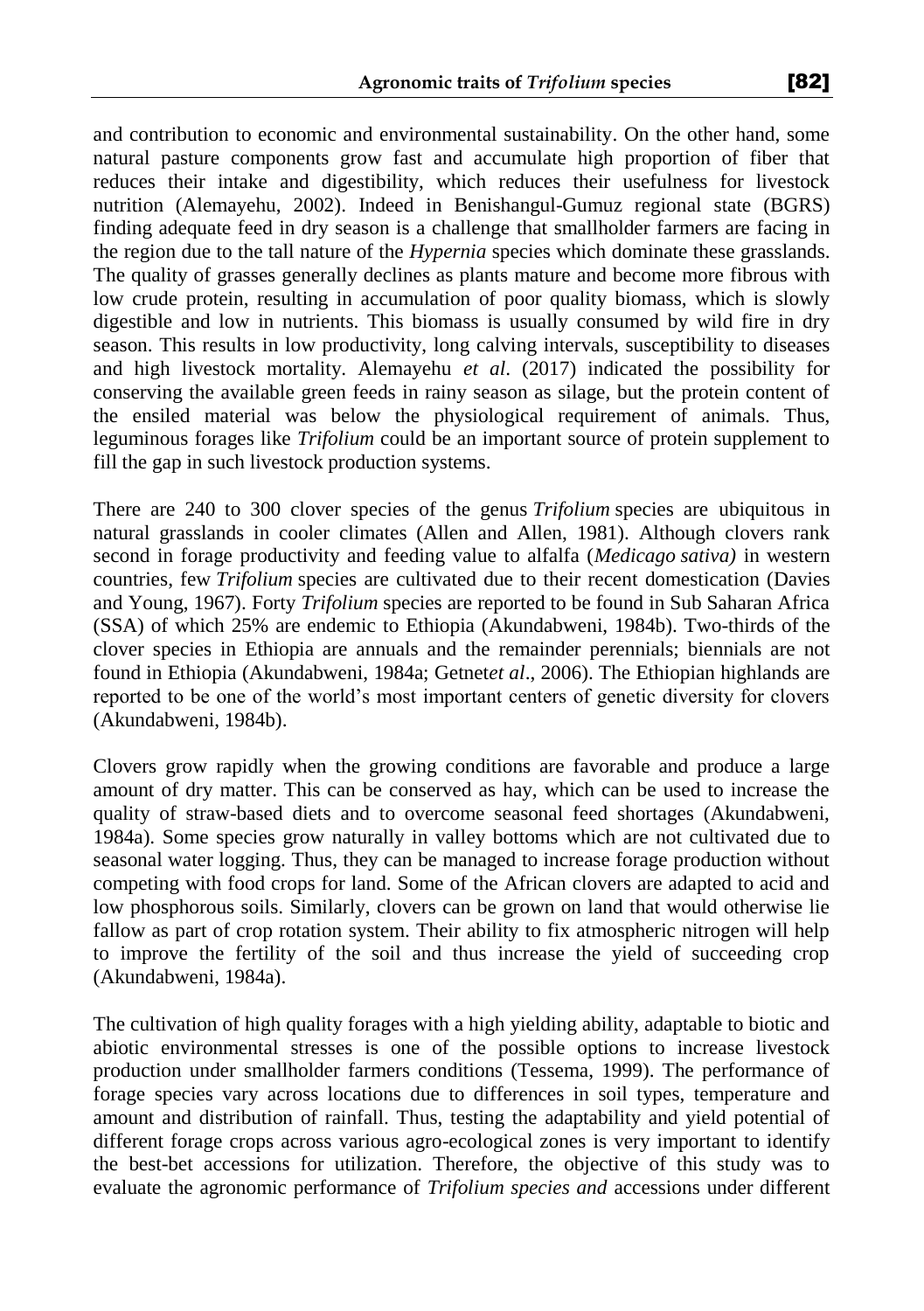environmental conditions of BGRS, Western Ethiopia, and to select those with better environmental adaptation and high dry matter yield.

## Materials and Methods

### Study area

The trial was conducted under field conditions at Assosa, Tongo, and Kamash forage research stations of Assosa Agricultural Research Center during the main cropping season. The test locations represent the highland, mid and lowland areas ranging in altitude from 1000 to 2200 meter above sea level. The farming system of the study areas is Agro-pastoral. Descriptions of the test environments are indicated in Table 1.

| Parameter                      | Study site |                   |           |
|--------------------------------|------------|-------------------|-----------|
|                                | Tongo      | Assosa            | Kamash    |
| Latitude                       | 09.9°45'N  | $10^{\circ}30'$ N | 09. °30'N |
| Longitude                      | 34°44'E    | 034°20'E          | 35°45'E   |
| Altitude(m)                    | 1600-2200  | 1500-1550         | 1000-1350 |
| Annual rainfall(mm)            | 1316       | 1316              | 1150      |
| Daily minimum Temperature (°C) | 17.5       | 16.75             | 25        |
| Daily maximum Temperature (°C) | 28         | 27.9              | 30        |

**Table 1:** Descriptions of the test environments for geographical position

#### Experimental treatments and design

The five genotypes of *Trifolium* species (*T. Steudenary* 9720*, T. Decorum* 9447*, T. quantinum* 6301*, T. tembense* 7102, and *T. steudenary* 9712) were collected from International livestock research institute (ILRI). The accessions were planted in 3m x 4m plot using a randomized complete block design with three replications at the beginning of the main rainy season. Seed was sown by drilling in rows spaced 30 cm between rows, at a depth of 3 cm. The total experimental area was  $13 \text{ m} \times 26 \text{ m}$  (338m<sup>2</sup>) with individual plot size of 12m 2 and spacing between plots and replications of 1.5 and 2 m, respectively at each testing environments. The treatments were sown according to their recommended seeding rates of 3-5 kg/ha. The diammonium phosphate (DAP) and urea fertilizer were not applied.

#### Data collection

Data were collected on plant height at harvesting forage stage, leaf to stem ratio and forage dry matter yield. Plant height at forage harvesting was taken on six plants randomly selected from each plot and measured using a steel tape from the ground level to the highest leaf. For determination of biomass yield, genotypes were harvested at 10% blooming stage using a quadrant which has  $1m^2$  areas. Weight of the total fresh biomass yield was recorded from each plot in the field and 500 g sample was taken from each plot to the laboratory and a sub-sample of known fresh weight was oven-dried for 72 hours at a temperature of  $65<sup>0</sup>C$  to determine dry matter yield. Leaf to stem ratio was calculated from the dried weight of leaf and stem.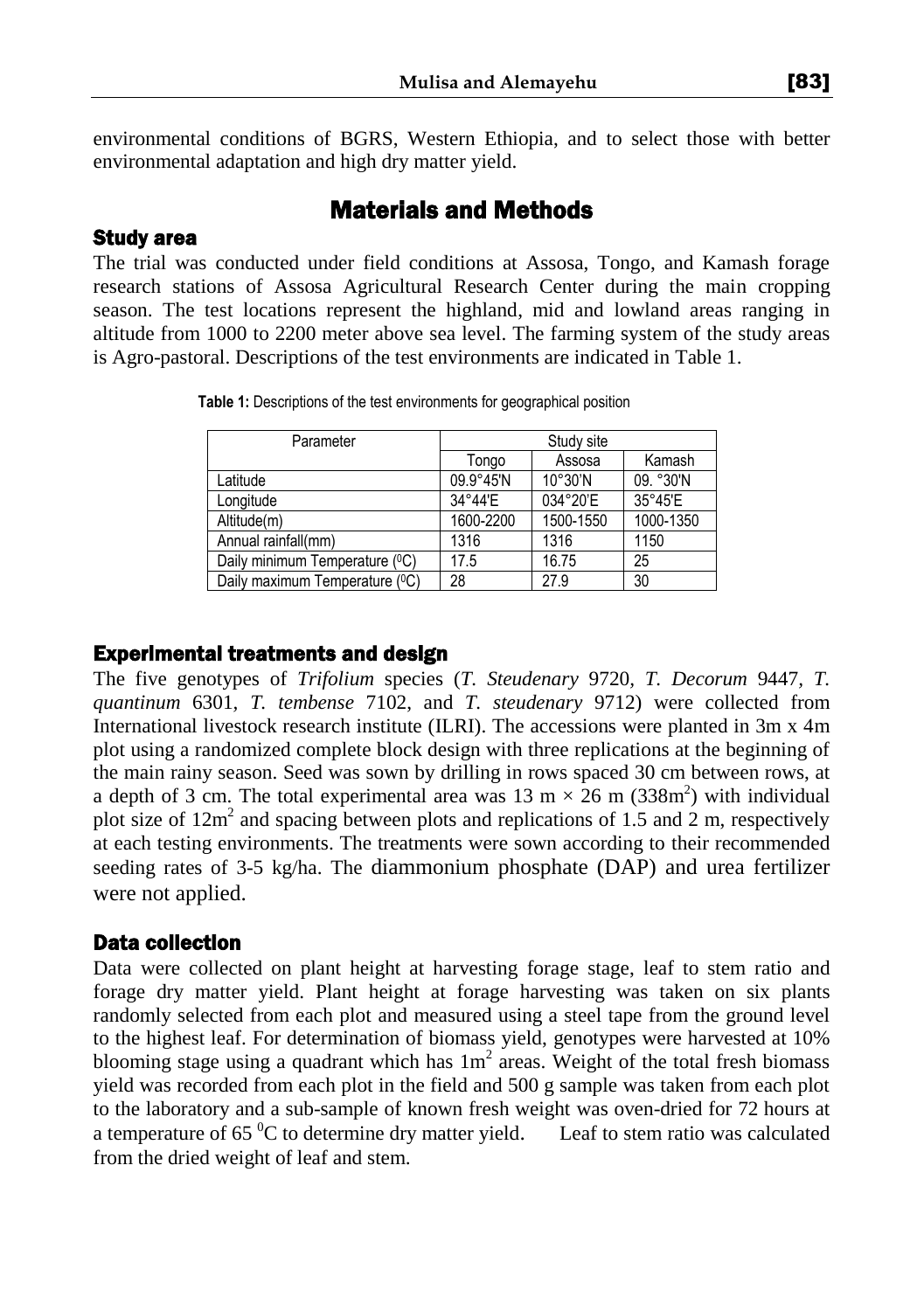#### Statistical analysis

Analysis of variance (ANOVA) procedures of SAS general linear model (GLM) was used to analyses the quantitative data (SAS, 2002). LSD test at 5% significance was used for comparison of means. The data were analyzed using the following model:

 $Yijk = \mu + Gi + Ej + GEij + Bk + eijk$ 

Where,  $Yijk = dependent variables$ ,

 $\mu$  = grand mean,

 $Gi = effect of genotype i,$ 

 $Ej$  = effect of environment j,  $j =$  Assosa, Tongo and Kamash

 $GEij = is$  the interaction effect of genotype i and environment j

 $Bk =$  effect of block k, and

e ijk = random error effect of genotype i, environment j, interaction effect of genotype i and environment j, and block k.

## Results and Discussion

#### Environment and interaction effect on performance of Trifolium species

Combined analysis of variance for measured agronomic traits of *Trifolium* species tested under three agro-ecologies of Benishangul-Gumuz regional state (BGRS) is presented in Table 2. The result showed that genotype  $(G)$ , environment  $(E)$  and  $G \times E$  interaction had significant ( $P < 0.001$ ) effect on forage dry matter yield. The significant effect of G x E interaction on forage dry matter yield indicated inconsistency in the performance of the genotypes across the environments and the need for assessing performance in order to identify *Trifolium* genotypes with stable and superior yield across the environments. This implies genotypes selected for superior performance under one set of environmental conditions may perform poorly under different environmental conditions. In concurrence to the result of this study, Dixon and Nukenine (1997) also pointed out that interaction is a result of changes in a cultivar's relative performance across environments due to differential responses of the genotypes to various edaphic, climatic and biotic factors. Although, this variation might be due to, the difference among the agro-ecologies in altitude, soil types, temperature and differences in both amount and distribution of annual rainfall and other agro-climatic factors. The result of this study in line with the finding of Gezahagn *et al*. (2016) who reported that where environmental differences are greater, it may be expected that the G x E interaction will also be greater. Environments and G x E interaction displayed significant ( $P < 0.001$ ) variations for plant height and leaf to stem ratio. Generally, the result of this study indicated that, environmental factors significantly influenced the yield performance and adaptation patterns of *Trifolium* genotypes. Therefore, evaluations of yield performance and adaptation patterns of *Trifolium* genotypes in multiple environments are very important step in agronomic evaluation and selection of better adapted and high yielding species and varieties.

Table 2. Combined analysis of variance for measured agronomic traits of *Trifolium* species tested across three locations/environments

| Trait                  | Mean square |             | GXE   | Mean  | C٧    |
|------------------------|-------------|-------------|-------|-------|-------|
|                        | Genotvpe    | Environment |       |       |       |
| Plant height (cm)      | ns          | $***$       | $***$ | 70.78 | 27.76 |
| Forage DM yield (t/ha) | ***         | $***$       | $***$ | 4.67  | 29.10 |
| Leaf to stem ratio     | ns          | ***         | $***$ | 0.44  | 33.75 |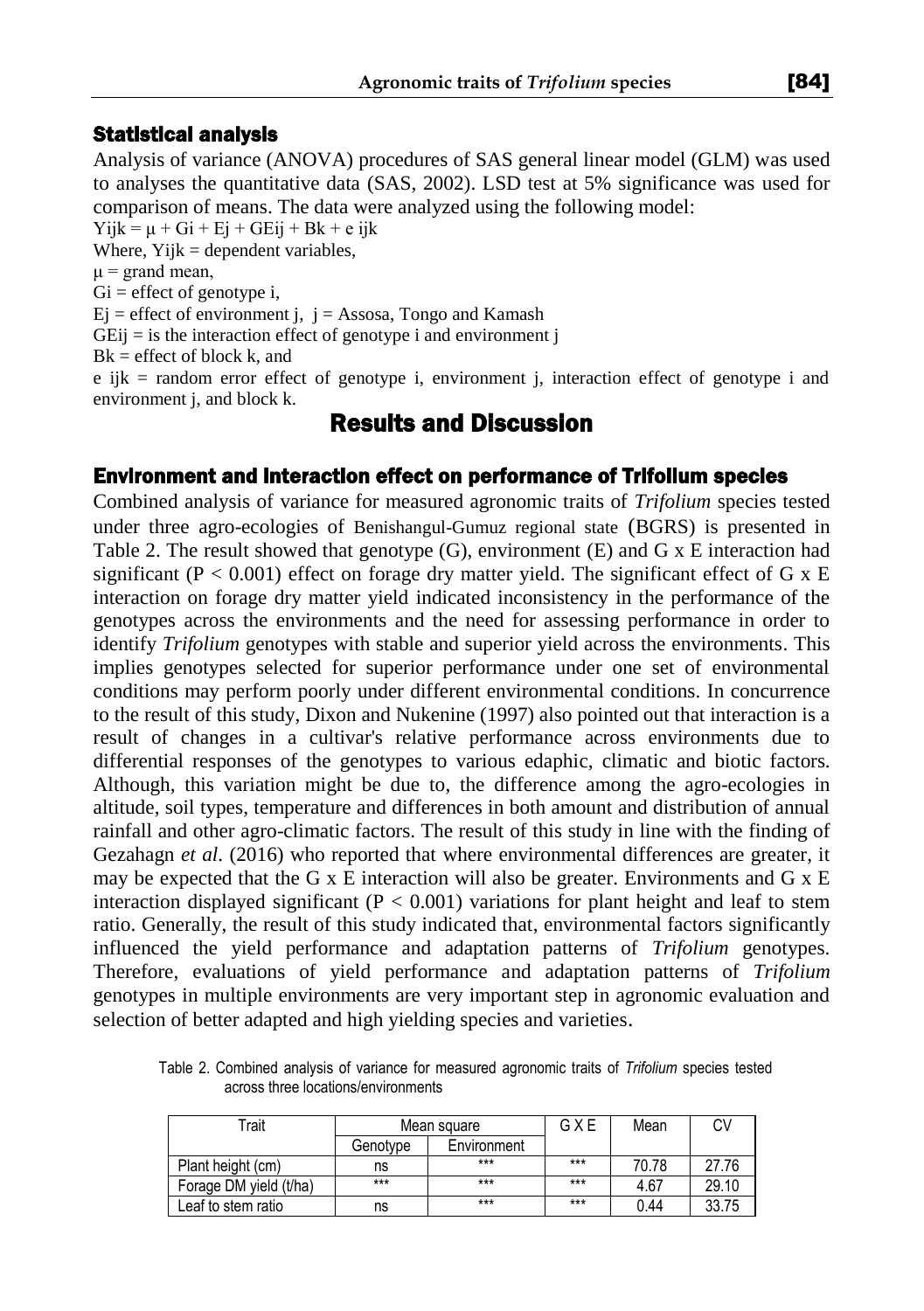The leaf to stem ratio at forage harvesting of *Trifolium* species tested under three agroecologies is indicated in Table 3. Leaf to stem ratio was significantly  $(P < 0.001)$ influenced by environment and highest value of leaf to stem ratio recorded at Tongo than Kamash and Assosa agro-ecologies. This result implies, highest leaf to stem ratio was obtained from the cooler condition and this might be due the function of the longer periods of physiological growth of plants in cooler environment with increase defoliation frequency stimulating leaf growth at the expense of stem production. The leaf to stem ratio has significant implications on the nutritive quality of the forage as leaves contain higher levels of nutrients and less fiber than stems. The result indicated that the leaf to stem ratio is an important factor affecting diet selection, quality and intake of forage (Smart *et al.,* 2004). The leaf to stem ratio is associated with high nutritive value of the forage because leaf is generally of higher nutritive value (Tudsri *et al.*, 2002) and the performance of animals is closely related to the amount of leaf in the diet. Therefore, according to the report of these authors the *Trifolium* genotypes grown at Tongo is more nutritious than *Trifolium* genotypes grown at Assosa and Kamash due to the leaf to stem ratio was higher at Tongo than Assosa and Kamash. Genotype had significant  $(P < 0.001)$  effect on leaf to stem ratio at Tongo and highest value recorded for *T. steudnery* 9712 than other genotype except *T. steudenary* 9720 (*T. steudenary* 9712 *= T. steudenary* 9720 = *T. tembense* 7102 *> T. decorum* 9447 = *T. quantinum* 6301). The result of combined analysis showed that leaf to stem ratio was not significant ( $P < 0.05$ ) among the tested genotypes. Similarly, genotypes had no significant  $(P < 0.05)$  effect on leaf to stem ratio at Assosa and Kamash locations.

| Accession          | Location/Environments |                   |                   | Combined |
|--------------------|-----------------------|-------------------|-------------------|----------|
|                    | Assosa                | Tongo             | Kamash            | analysis |
| T. steudenary 9720 | 0.30                  | 0.76ab            | 0.26              | 0.38     |
| T. decorum 9447    | 0.41                  | 0.36c             | 0.35              | 0.39     |
| T. quantinum 6301  | 0.36                  | 0.35c             | 0.57              | 0.40     |
| T. tembense 7102   | 0.36                  | 0.67 <sup>b</sup> | 0.43              | 0.44     |
| T. steudenary 9712 | 0.34                  | 0.79a             | 0.32              | 0.43     |
| Mean               | 0.35 <sup>b</sup>     | 0.59a             | 0.39 <sup>b</sup> | 0.41     |
| CV                 | 0.06                  | 9.67              | 28.56             | 48.65    |
| P-value            | 0.7069                | 0.0001            | 0.2036            | 0.9310   |

Table 3. Mean leaf to stem ratio of *Trifolium* species tested in three agro-ecologies of BGRS

## Plant height at harvesting stage

The plant height at forage harvesting stage of tested *Trifolium* species under three agroecologies of BGRS is indicated in Table 4. Plant height at forage harvesting was significantly (P < 0.001) different among locations and *Trifolium* genotypes planted at Kamash and Tongo had significant plant height than Assosa. This variation could be due to the differences in edaphic, climatic and biotic conditions of the location and genetic behavior of the tested genotypes. Mean plant height at forage harvesting of *Trifolium* genotypes were significantly (for Assosa  $P < 0.001$ ; for Tongo  $P < 0.01$ ) different at Assosa and Tongo. The highest mean plant height was obtained from *T. quantinum* 6301 and *T. steudenary* 9720 genotype at Assosa, while *T. quantinum* 6301 genotype produced the highest plant height at forage harvesting than other genotypes at Tongo. Taller plant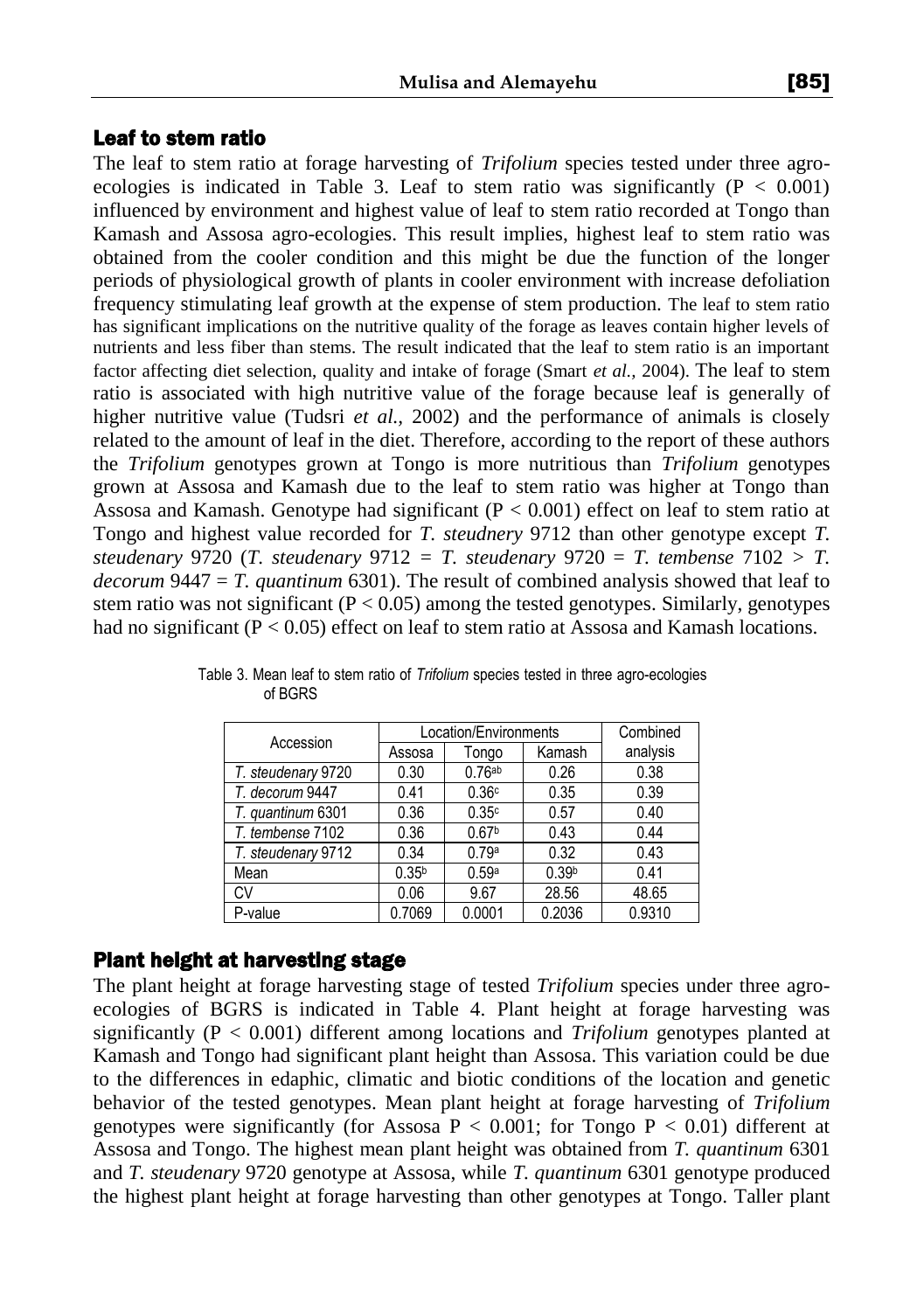heights in Kamash resulted in better biomass yields. This is due to the fact that longer plants possess relatively more leaves and branches that may result in increase in biomass yield. According to annual Basque Research (Cited in Agyeman et al., 2014), plants growing under water limiting conditions tend to grow taller in an effort to scramble for below nutrients around the growing environments. The result of combined analysis for plant height at forage harvesting indicated that there was nosignificant ( $P > 0.05$ ) difference among the genotypes. The mean plant height at forage harvesting of *Trifolium* genotypes obtained at highland agro-ecology (Tongo) was longer than the mean value (32cm) reported by Tadesse *et al.* (2013) for *Trifolium* genotypes under the highland agro-ecologies of Holetta.

| Accession          | Location           |                    |                     | Combined |
|--------------------|--------------------|--------------------|---------------------|----------|
|                    | Assosa             | Tongo              | Kamash              | analysis |
| T. steudenary 9720 | 59.40a             | 48.48bc            | 133.33              | 72.00    |
| T. decorum 9447    | 42.30 <sup>b</sup> | 61.33 <sup>b</sup> | 105.11              | 58.67    |
| T. quantinum 6301  | 66.01 <sup>a</sup> | 88.83ª             | 81.00               | 73.57    |
| T. tembense 7102   | 27.20c             | 38.33c             | 108.56              | 45.70    |
| T. steudenary 9712 | 47.17 <sup>b</sup> | 38.50c             | 116.11              | 59.22    |
| Mean               | 48.42 <sup>b</sup> | 55.10 <sup>b</sup> | 108.82 <sup>a</sup> | 61.83    |
| CV                 | 2.92               | 19.16              | 27.07               | 53.51    |
| P-value            | 0.0001             | 0.0019             | 0.6341              | 0.1439   |

Table 4. Mean plant height at harvesting stage (cm) of *Trifolium* species tested in three agro-ecologies of BGRS

#### Forage dry matter yield

The forage dry matter yield of *Trifolium* species tested across three agro-ecologies of BGRS is indicated in Table 5. Forage dry matter yield of *Trifolium* genotypes significantly (P < 0.001) influenced by environment and *Trifolium* genotypes planted at Kamash was best yielder than Assosa and Tongo. This implies that Kamash location has better soil and climatic conditions for *Trifolium* growing than Assosa and Tongo locations. This might be attributed to the differences among the environments in altitude, soil types, temperature and variation in both amount and distribution of annual rainfall and other agro-climatic factors.Although, the result might be due to the forage dry matter yield is directly related to plant height at forage harvesting stage, because when the plant height at forage harvesting increases forage dry matter yield also increase. The result of combined analysis showed that forage dry matter yield was significantly different (P < 0.001) among the genotypes and this might be genetic difference of the *Trifolium* genotypes. Forage dry matter yield was significantly  $(P < 0.001)$  influenced by genotype at Assosa and Tongo and *T. quantinum* 6301 genotype gave the highest forage dry matter yield at both locations. Contrast to the result obtained at highland (Tongo), Tadesse *et al.* (2013) reported that *T. tembense* produced better yield (4.0 t ha-1 ) than *T. quartinianum* (2.8 t ha-1) in the highland of Holetta. The difference in forage dry matter yield among reports could be attributed to the stage of maturity at the time of harvesting, management and effect of agro-ecologies. The overall mean  $(4.25 \text{ t ha}^{-1})$  for forge dry matter yield of the five *Trifolium* genotypes was greater than the overall mean value (2.5 t ha-1) reported by Tadesse *et al.* (2013) for tested *Trifolium* genotypes (*T*. *quartinianum, T. decorum, T. tembense, T. rueppellianum* and *T. steudenary*).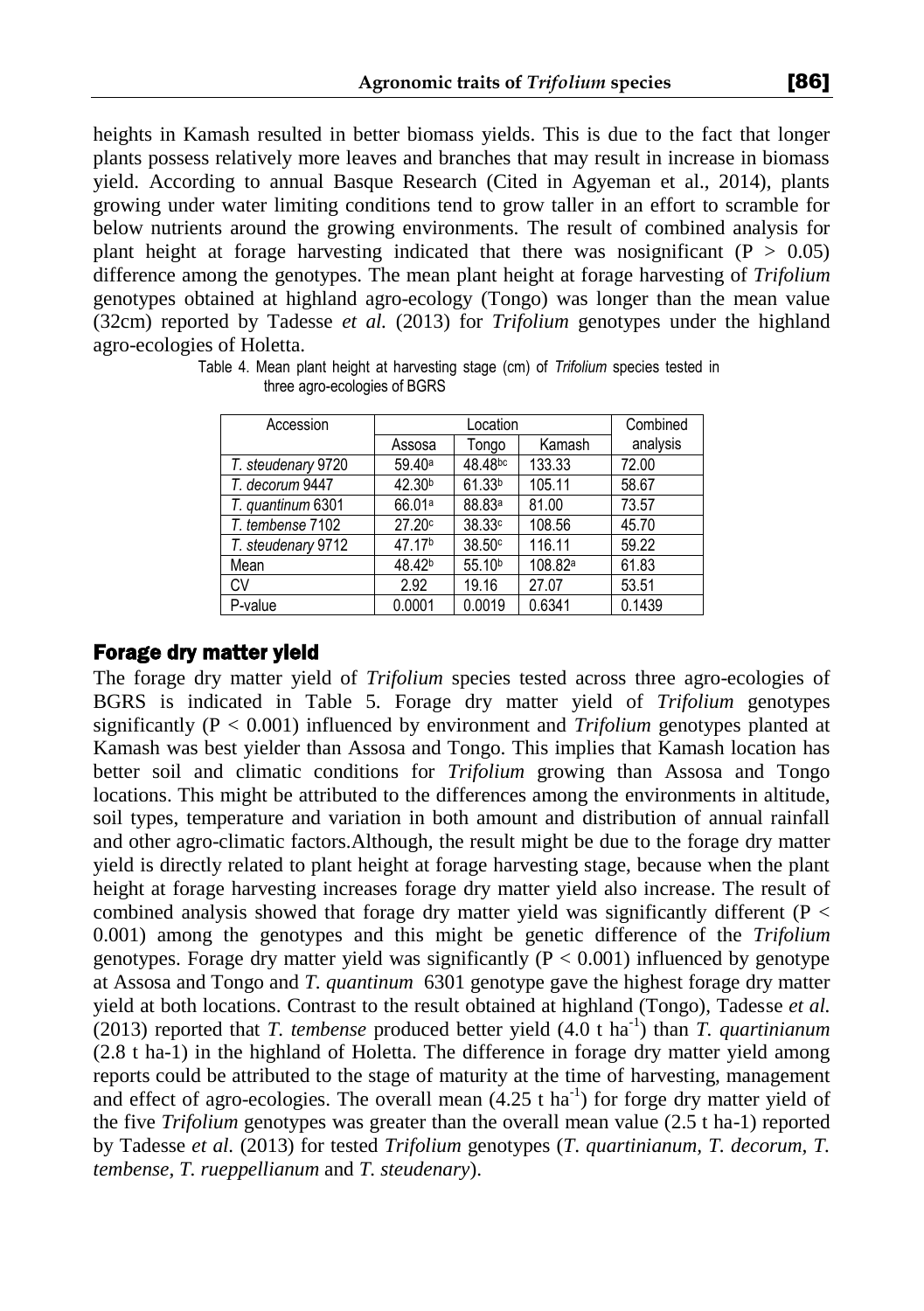| Accession          | Location          |                   |        | Combined          |
|--------------------|-------------------|-------------------|--------|-------------------|
|                    | Assosa            | Tongo             | Kamash | analysis          |
| T. steudenary 9720 | 3.86 <sup>b</sup> | 1.74 <sup>b</sup> | 6.98   | 4.06a             |
| T. decorum 9447    | 3.64 <sup>b</sup> | 2.27 <sup>b</sup> | 5.52   | 3.75a             |
| T. quantinum 6301  | 5.11a             | 4.88a             | 4.91   | 5.03a             |
| T. tembense 7102   | 1.49c             | 0.93c             | 6.16   | 2.31 <sup>b</sup> |
| T. steudenary 9712 | 3.99ab            | 0.95c             | 6.17   | 3.82a             |
| Mean               | 3.62 <sup>b</sup> | 2.16c             | 5.95a  | 4.25              |
| CV                 | 0.27              | 18.24             | 17.79  | 47.94             |
| P-value            | 0.0001            | 0.0000            | 0.2611 | 0.0004            |

Table 5. Mean forage DM yield (t/ha) of *Trifolium* species tested in three agroecologies of BGRS

## Conclusion

From this study it can be concluded that, the overall performance of all *Trifolium* genotypes was better at lowland agro-ecology than mid and highland agro-ecologies and this indicating that *Trifolium* expressed its genetic potential under lowland altitude than mid and highland altitude in Benishangul-Gumuz region state. Genotype *Trifolium quantinum* 6301 was well performed at Assosa and Tongo than other genotypes and genotype *Trifolium steudenary* 9720 was relatively better adapted at Kamash. Thus these genotypes were recommended to the specific locations. In general further works should be done on performance of animals fed these genotypes to reach firm recommendations.

## Acknowledgements

The authors are grateful to Ethiopian Institute of Agricultural Research for financial support and Assosa Agricultural Research Center staffs specially Livestock Research Process technical and field assistance for their honesty and hearty assistance.

## References

- Akundabweni L. 1984a. Forage potential of some annual native *Trifolium* species in the Ethiopian highlands. PhD thesis, South Dakota State University, Brookings, SD 208.
- Akundabweni L. 1984b. Native clovers of the Ethiopian highlands: the backwoods champions. ILCA Newsletter 3 (1):5-6.
- Alemayehu Mengistu. 2002. Forage Production in Ethiopia: A case study with implications for livestock production, Ethiopian Society of Animal Production (ESAP), Addis Ababa, Ethiopia. 112 p
- Alemayehu A, A Habtamu, F Mulisa, and T Woldegabriel. 2017. Effect of growth stage at harvest and type of additives on nutritional qualities and fermentative characteristics of Hyperniarufa Silage. African Journal of Basic & Applied Sciences 9(5):286-291.
- Allen ON and EK Allen. 1981. The Leguminoseae. A source book of characteristics, uses and nodulation. McMillan Publishers, London.
- Davies WE and NR Young. 1967. The characteristics of European, Mediterranean and other populations of white clover (*T. repens*). *Euphytica*16:3330-3340.